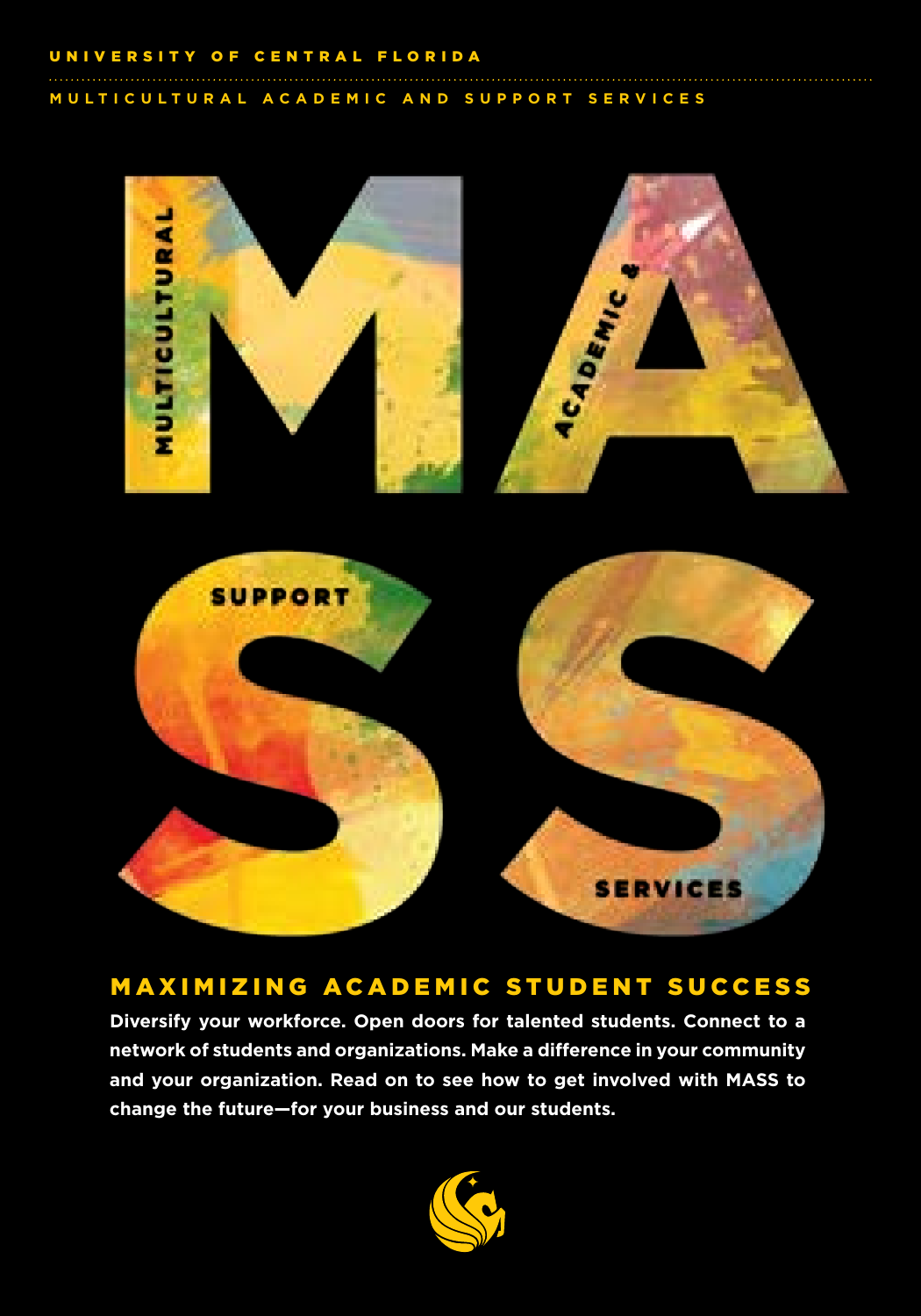**The University of Central Florida is a very diverse community. Our student population is approximately...**



# We are your connection to a diverse workforce.

### Multicultural Academic and Support Services

(MASS) provides academic support services to retain and graduate Multicultural and First Generation students. We work as liaisons between students and our business and community partners.

At MASS, we seek academic success for Multicultural and First Generation college students at UCF. *First Generation students are defined as undergraduates whose parents have not received a bachelor's degree.* We assist these students in transitioning to life at UCF, making the best use of the services available to them, and pursuing opportunities in graduate school or in the workforce. As a community or business partner, MASS connects you to a diverse student body that is motivated to make a difference in your organization.

There are numerous ways you can connect with UCF's Multicultural and First Generation students through MASS. Sponsorships, workshops, internships and job opportunities are ways your involvement will make a difference in the lives of our students.















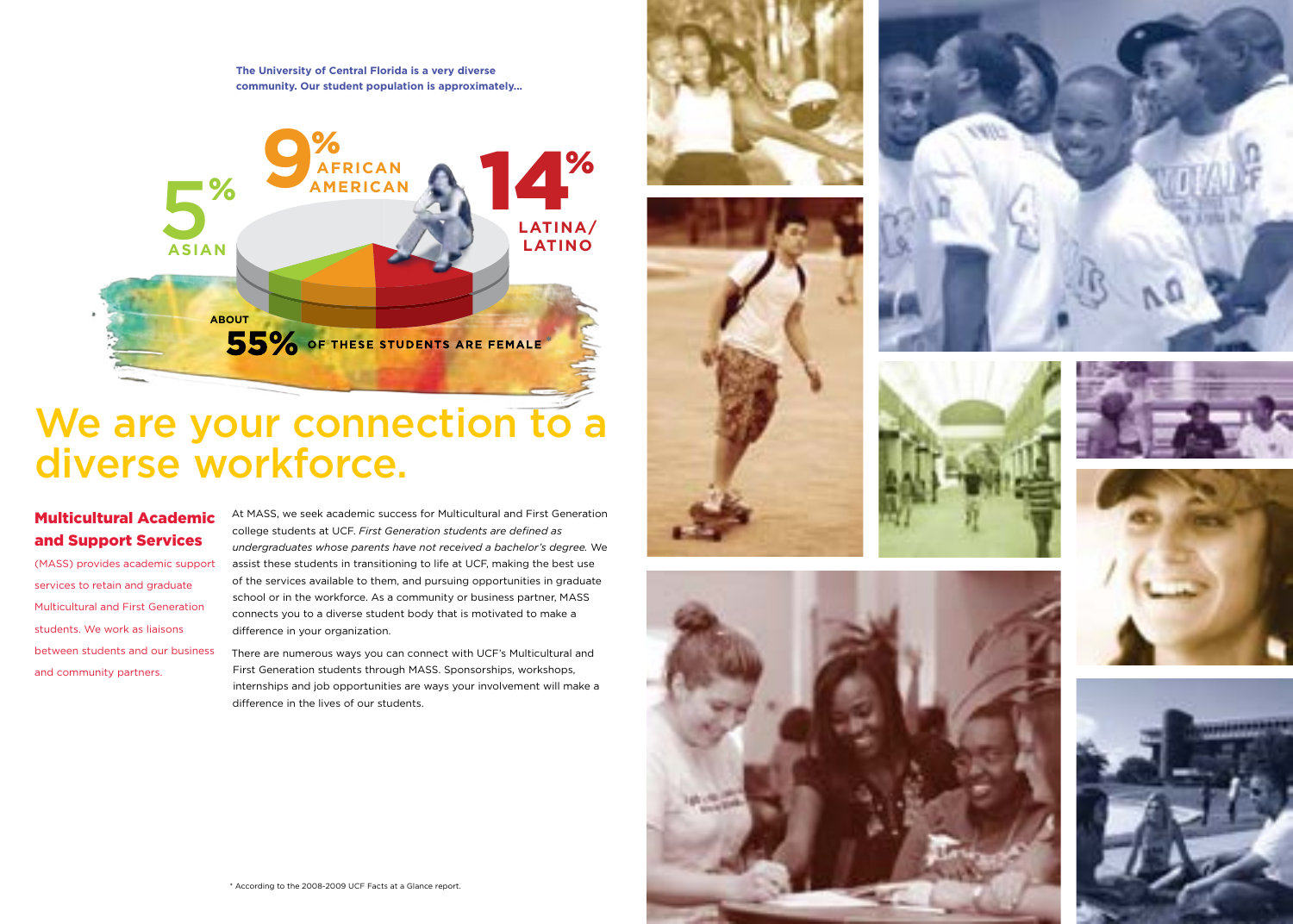

**The UCF C ollege o f E ngineering and C o m puter Science** *has been ranked in the*

**by Hispanic Business Magazine. GRADUATE ENGINEERING s c h ool s f or Hi s panic s**

# We prepare the leaders of tomorrow.

*"I have nothing but high regards for MASS [and] for the caring and nurturing attitude that they display with their students. Not only do they want students to succeed in the classroom, but they also want them to be productive citizens in today's society."*

> **— David Davis** INROADS National Recruiter

#### MASS programs for students:

- Seizing Opportunities for Achievement and Retention (SOAR)
- First Generation Program
- Brother to Brother Program
- The Learning Information for Excellence (L.I.F.E.) Workshop Series

#### MASS services include:

- Student success and transition
- Peer mentoring
- Opportunities to connect to honor societies, student organizations and community partners
- Access to academic advisors
- Networking opportunities with faculty, staff and students
- The Non-Florida Fee Waiver Program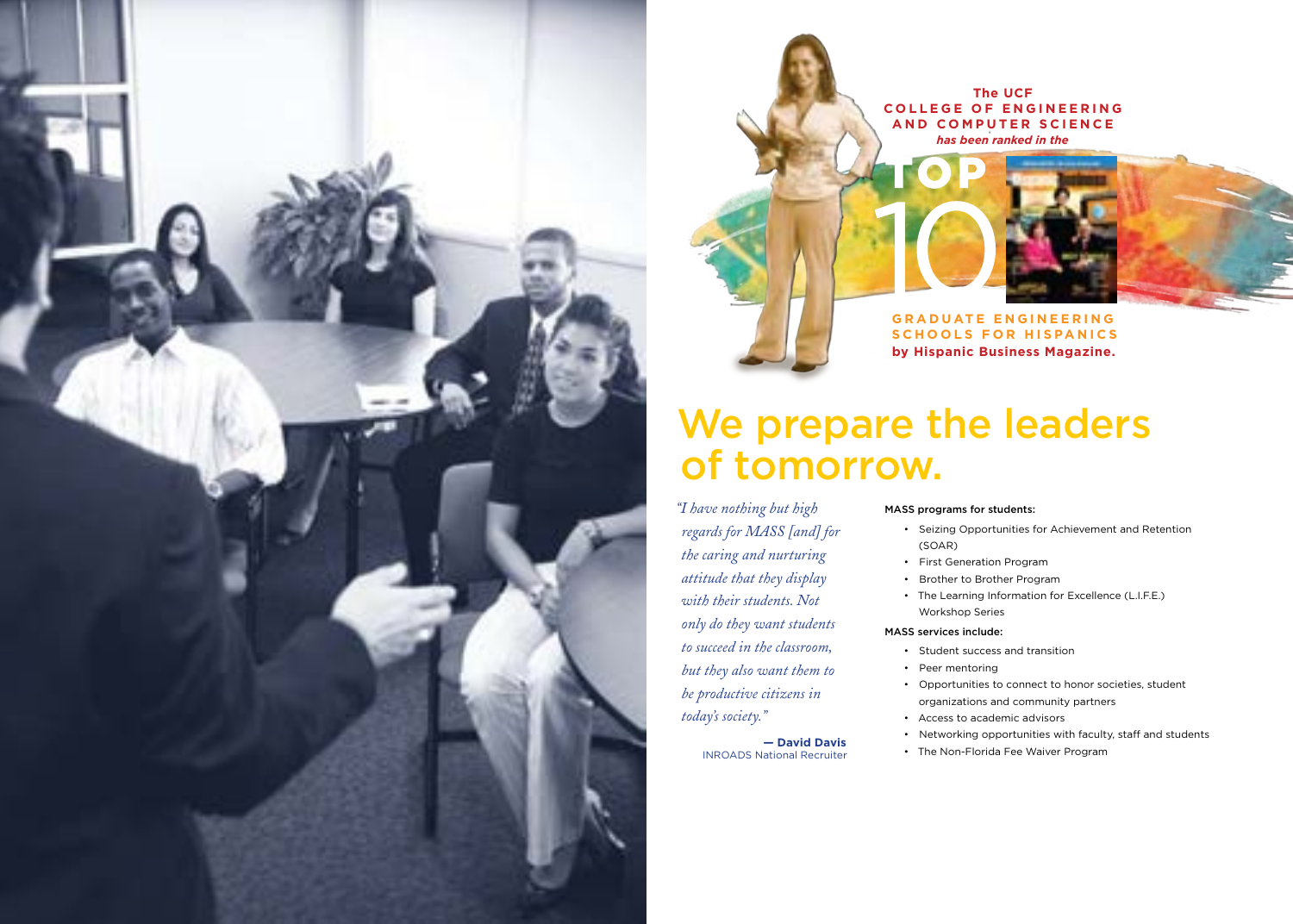

**According to the 2008 Minorities in Higher Education status report, total minority enrollment at the nation's colleges and universities rose by** 





## **5 million Students**

# MASS Programs and Services

#### **Student Success and Transition**

Multicultural and First Generation students often need assistance adapting to college life. We are their guides in this experience. Through our programs, students meet other students that share their experiences. This connection increases confidence, enjoyment and the probability of success throughout their first year of college.

#### We provide students with:

- Referrals to community business and industry resources
- Scholarship and financial information
- Opportunities to develop leadership skills
- Academic enrichment seminars
- Personal growth workshops
- Career workshops

#### To help students stay in school, we:

- Help them prepare for academic challenges
- Connect them to resources at UCF and beyond

Our academic enrichment seminars are offered throughout the fall and spring semesters. In these seminars, we provide opportunities for students to learn about topics such as time management, study skills and test anxiety.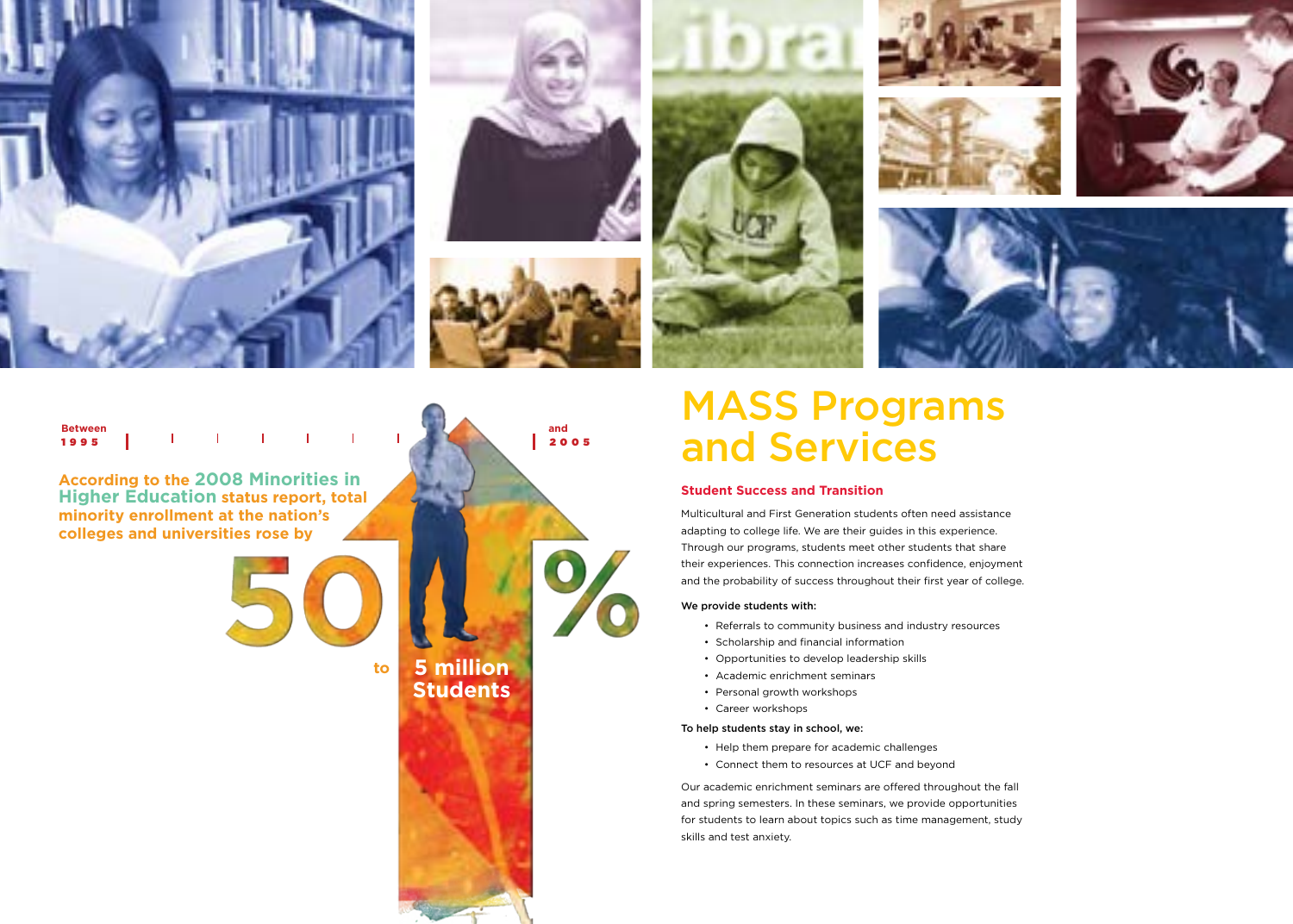

# Programs & Services

#### **Seizing Opportunities for Achievement and Retention (SOAR)**

SOAR is a six-week academic summer bridge program for a selected group of first-time-in-college students. The program builds and improves writing, verbal and study skills.

#### The SOAR program consists of the following mandatory activities:

- SOAR program overview
- Two-day UCF freshman orientation
- SOAR Encounter
- Weekly scheduled classes
- Evening tutorial sessions
- Friday freshman seminars
- Academic advising
- SOAR awards ceremony

#### SOAR Educational Philosophy

SOAR addresses the student's learning experience holistically. Students' cognitive and affective needs, learning styles, and career aspirations are incorporated within the program content and activities. The program creates a learning environment that facilitates students' transition from high school to college while simultaneously promoting the intellectual, social, and emotional maturity of its participants.



The government defines First Generation students as undergraduates whose parent(s) or guardian(s) have not received a bachelor's degree. These students may come to UCF unprepared for college. Often they have less family and community support.

Our First Generation program provides a support system where students can learn about academia and the skills they need to graduate. As a community business or organization, help fulfill the mission of MASS by offering support in our programs and goals.

#### Our goals:

- Connect students to UCF and community resources
- Provide students and parents with information crucial for success



#### **Brother to Brother Program (BTB)\***

The mission of the Brother to Brother program is to help Multicultural and First Generation male students develop academic, career and leadership skills, as well as provide social and financial support.

#### Our goals:

- Develop leadership skills
- Promote leaders with positive self images
- Develop academic and undergraduate research skills
- Inform students about the relationship between cultural roots and leadership
- Increase targeted students' international experiences
- Increase the number of males that pursue graduate school
- Provide scholarships to those who complete the program
- Connect new students to an older student a peer mentor



The L.I.F.E. workshop series presents an excellent opportunity for your organization to become involved by assisting us in teaching skills to our first-time-in college students. Whether you want to sponsor a workshop or visit us and take part in one, we can accommodate your involvement.

#### Outcomes:

- Personal development
- Development of mature relationships
- Educational and career development

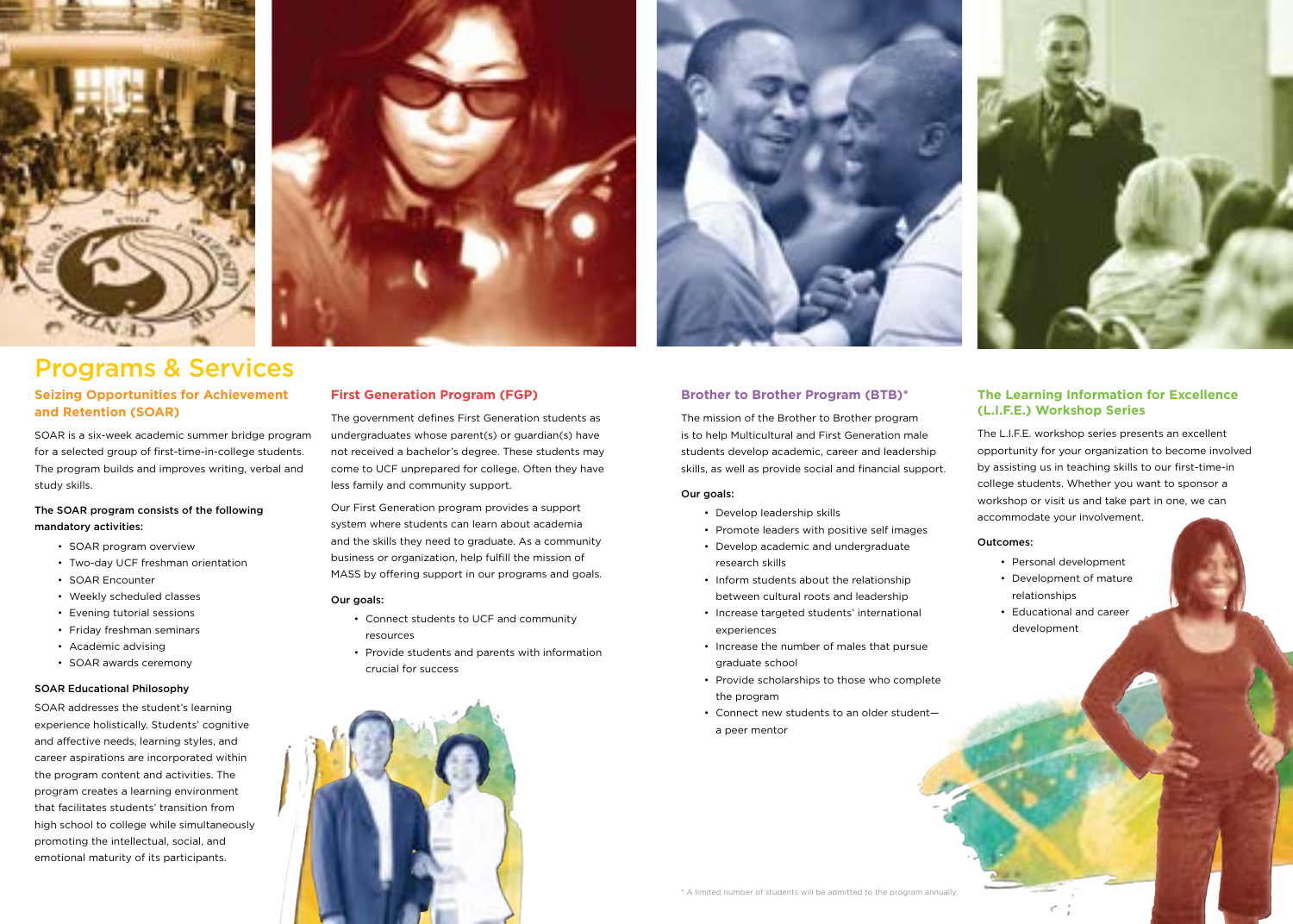













## Programs & Services (continued)

#### **Peer Mentoring**

We provide opportunities for our students to mentor and counsel one another through our peer mentoring programs. MASS creates opportunities for more experienced students to engage in a dialogue with new Multicultural and First Generation students. This allows MASS to give our students ongoing support throughout their first year and beyond.

#### **The Non-Florida Resident Tuition Fee Waiver Program**

We assist out-of-state students financially through The Non-Florida Resident Tuition Fee Waiver Program. This program is selective and gives priority to out-of-state students who are active within our programs and who maintain academic achievement.

*"At State Farm, we recognize that a diverse workforce is better positioned to meet the needs of our current and future customers. Our partnership with MASS has afforded us the privilege of building relationships with the students and the university. These relationships have provided the foundation in which to seek out our future workforce and customers in this dynamic marketplace."*

> **— Melissa Stanley** Multicultural Team Member State Farm Insurance Companies

# We are open to your ideas.

MASS seeks to accommodate our partners and to open doors for our students. We are open to your ideas about how to connect with our diverse student body. If you'd like to collaborate on new programs, or innovative ways of approaching our students, please contact us.

At MASS, we seek to foster a creative and productive relationship between our students, our partners and our office. If you would like to learn more about MASS, or are ready to become involved, visit our Web site or give us a call.

We look forward to hearing from you.

### **Contact MASS at** 407-823-2716 **or visit our Web site at** www.mass.ucf.edu